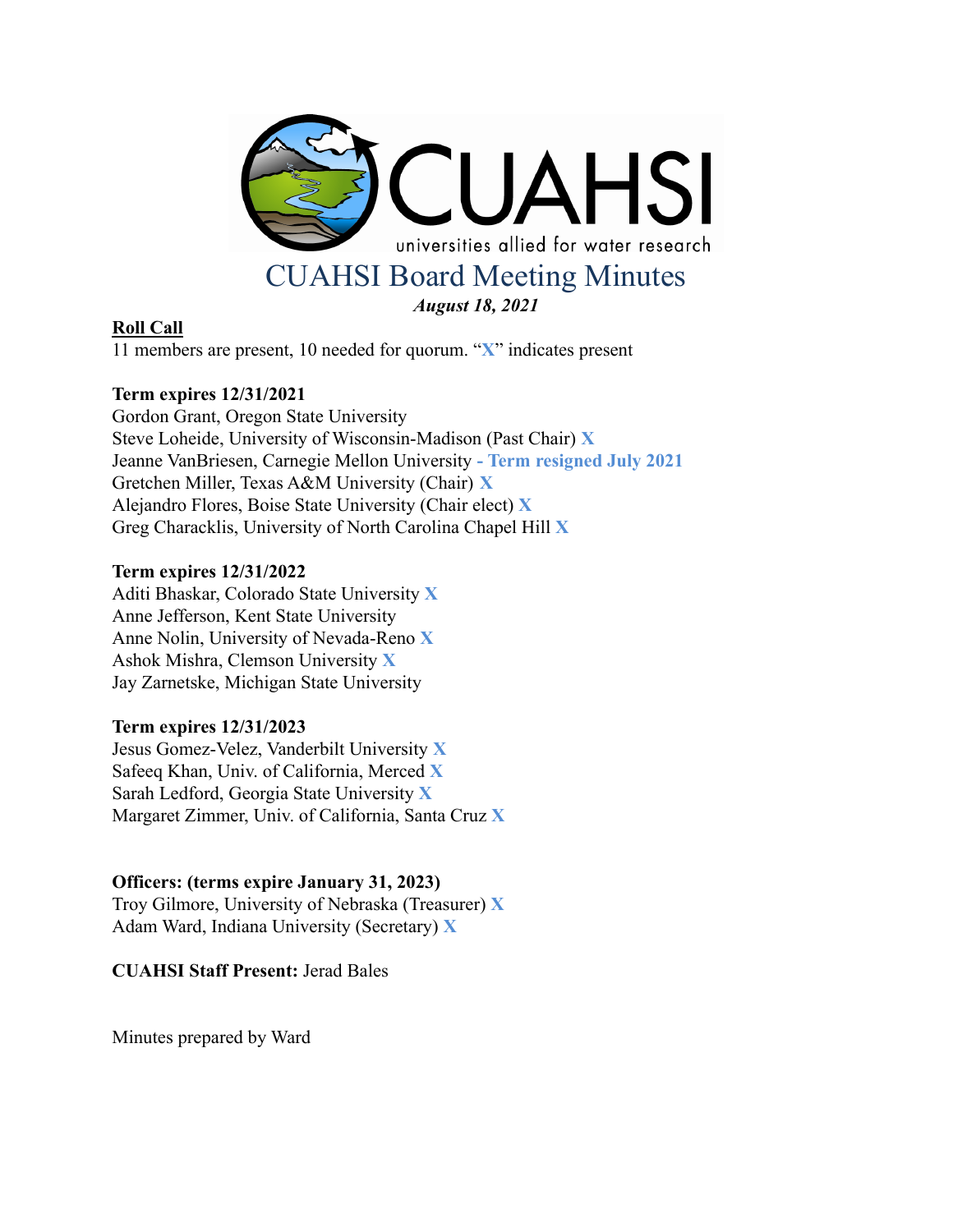#### **2021-08-18**

#### 14:00 EDT Call to Order

- 1. Executive Director update
	- a. Bales  $\&$  Miller reminded the Board to nominate candidates for the Board election by sending them to Anne Jefferson.
	- b. CUAHSI has hired two new staff members: Claire Cogswell (Community Support Hydrologist) ) and Veronica Gonzales (education program manager). Bales reported an active search for a software developer is underway.
	- c. CUAHSI Fellowship and Grant program opportunities (e.g., Pathfinder, Lets Talk About Water) will be announced via a webinar in September 2021. Bales expects this will drive interest in and visibility of the awards. Khan suggested making sure the calls were inclusive and inviting to students to help them 'see themselves' in the award. Bales also noted a specific interest in opportunities to engage undergraduate students through these programs. Ledford noted that undergraduate students would likely require an engaged mentor to write a competitive application, suggesting that a track where faculty apply to host a student would be another mechanism. Flores also suggested including expansion of these grants in association with Instrumentation & Facilities Grants as a possible way to expand the programs via awards to individual PIs. He questioned if the low number of availability gave the impression that the awards were not worth the time required to apply. Gomez-Velez also suggested providing assistance for undergraduates who wish to write proposals to help them prepare successful applications.
	- d. Bales reported that CUAHSI is a collaborator on a CZ REU proposal, and he is actively working on a collaborative proposal with Ohio State University and the USGS focused on the SWOT mission. He continued to pursue collaborations with NOAA and other federal agencies.
	- e. The HydroShare review is presently underway, including pop-ups to survey users on their experience as they are using the platform.
	- f. The Frontiers in Hydrology Meeting call for session proposals will be released by early September, with an emphasis on creative ideas for session organizations.
- 2. Executive Director Performance Review (closed session)
	- a. The Board entered a closed session to discuss the 2020 Review of the Executive Director. Reports from the review committee were circulated prior to the meeting.
	- b. Note: Discussion of the board during closed session is not recorded in meeting minutes.
	- **c. Motion: Accept the report of Bales' performance and reappointment in his position.**
		- **i. Motion: Mishra**
		- **ii. Second: Ledford**
		- **iii. Discussion: (none)**
		- **iv. Vote: Approved (unanimous)**
	- **d. Motion: Enact an <REDACTED>% raise in compensation for the executive director.**